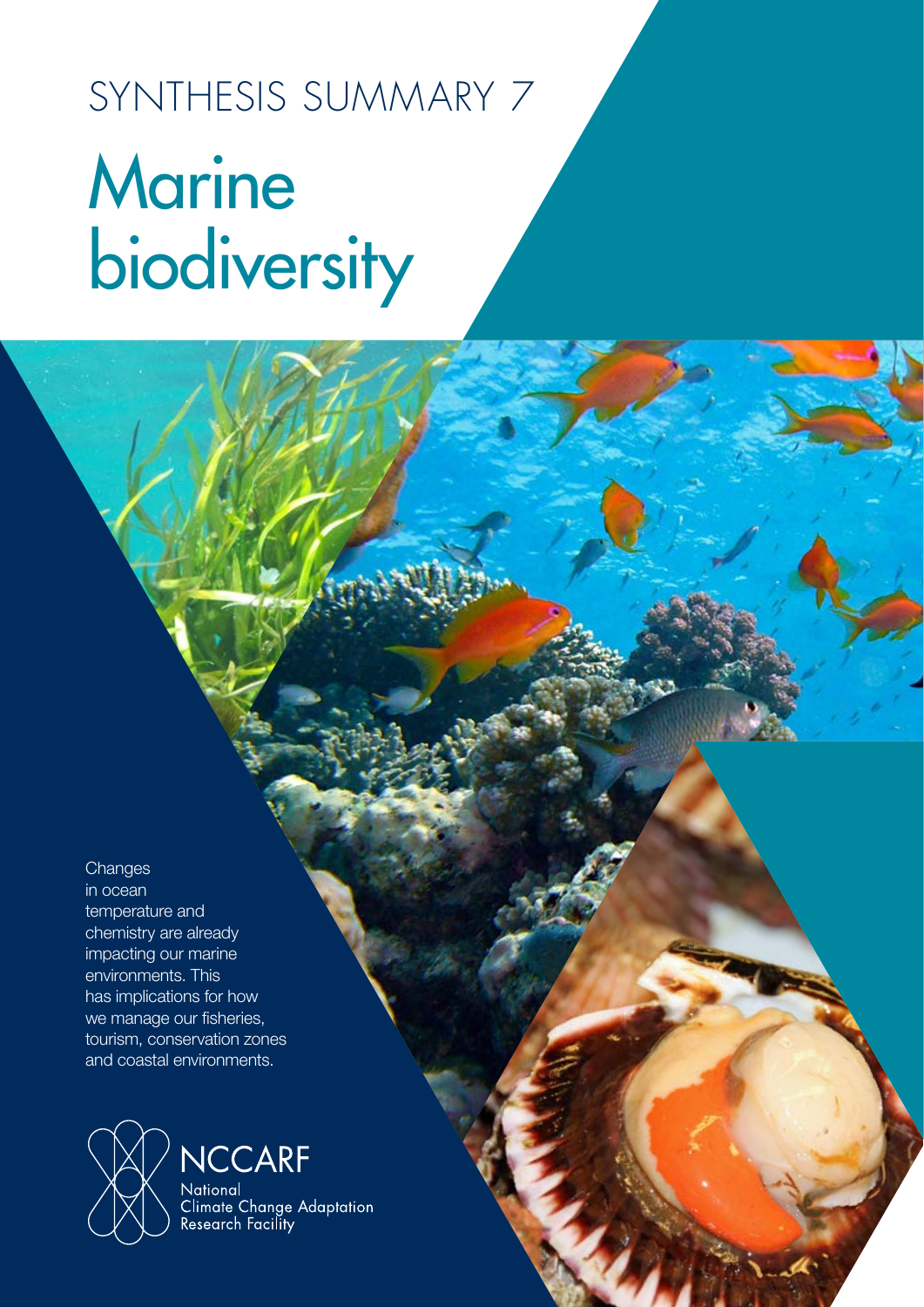

### About this series

Between 2008 and 2013, the Australian Government funded a large nationwide Adaptation Research Grant Program (the ARG Program) in climate change adaptation. The overall Program was managed by the National Climate Change Adaptation Research Facility (NCCARF), with management of projects in the Marine Biodiversity discipline conducted by the Fisheries Research and Development Corporation. It resulted in over 100 research reports that delivered new knowledge on every aspect of adaptation. The aim of the Program was to help build a nation more resilient to the effects of climate change and better placed to take advantage of the opportunities.

This series of Synthesis Summaries is based on research findings from the ARG Program, augmented by relevant new literature and evidence from practitioners. The series seeks to deliver some of the policyrelevant research evidence to support decision-making for climate change adaptation in Australia in a short summary. It takes an approach identified through consultation with relevant stakeholders about the needs of the intended audience of policymakers, decision-makers and managers in the public and private sectors.

### About this summary

This summary deals with marine biodiversity. The opening pages provide the context, including the nature of climate change and its impacts on marine biodiversity ('Why we need to adapt'), followed by a synthesis of research findings around climate change impacts and adaptation responses for marine biodiversity ('The research base …'). It concludes with a summary of how this new research knowledge might guide key adaptation challenges and actions. This final section is informed by a workshop held with practitioners ('Evidencebased policy implications').

This brief was developed by members and staff of NCCARF's National Adaptation Network for Natural Ecosystems, with input on the policy challenges and actions developed in workshops held in Hobart (Tasmania) and Canberra (ACT) in March 2016. The workshops were attended by practitioners, policymakers and managers from within local, state and federal government organisations, community service organisations, not-for-profit organisations and universities.

The key research reports used to develop this summary are highlighted in Section 4. To see all reports from the ARG Program, please visit www.nccarf.edu.au/adaptation-library.

This Brief was prepared by Alistair Hobday and members of the Natural Ecosystems Adaptation Network, and Sarah Boulter, Jean Palutikof and Ana Perez from NCCARF. Please cite as: NCCARF (2017) Marine Biodiversity and Resources and Potential for Adaptation. Synthesis Summary 7, National Climate Change Adaptation Research Facility, Gold Coast.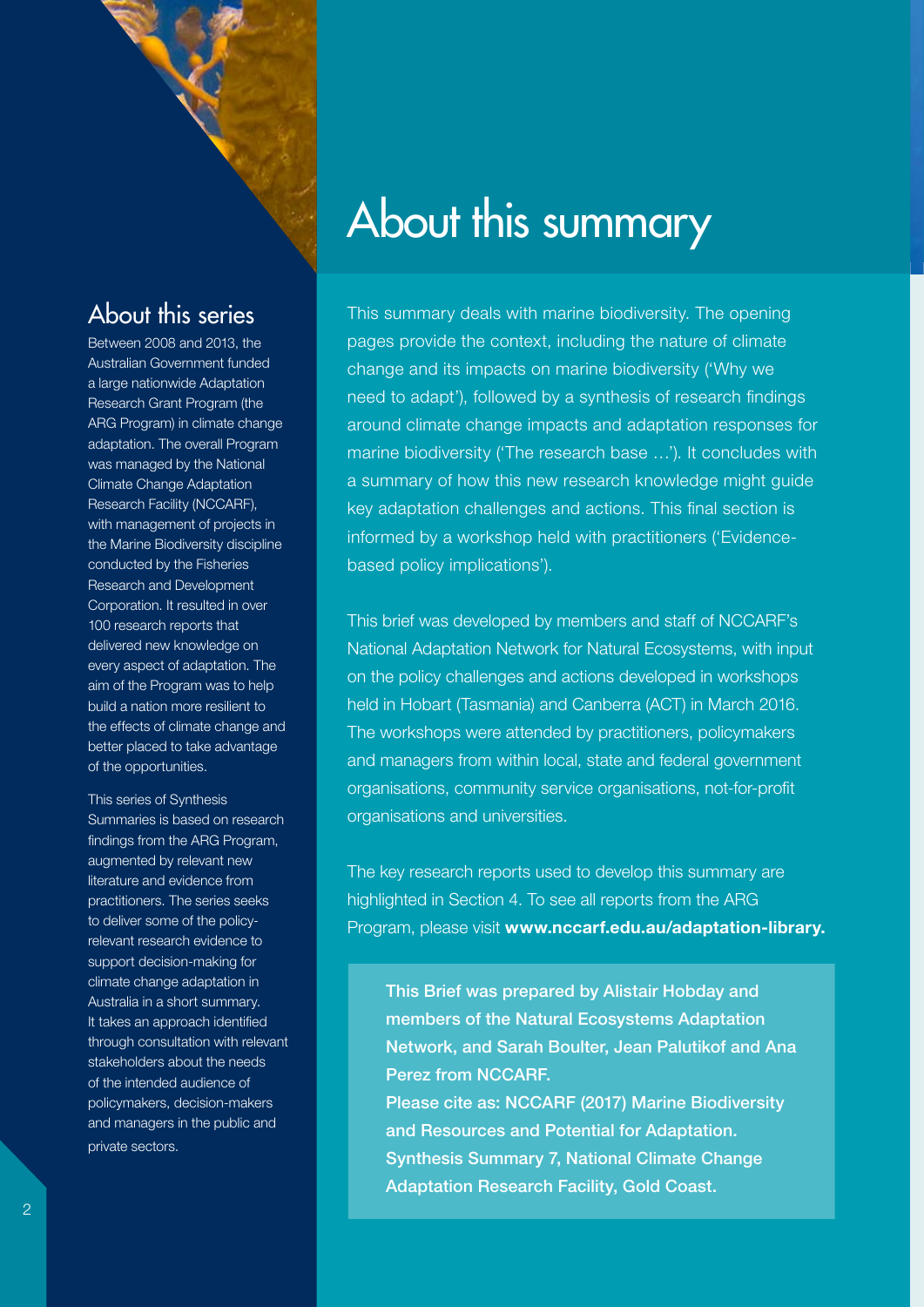

#### Key recommended actions

#### 1: Provide engagement, knowledge exchange and guidance for stakeholders

Support stakeholder decision-making based on what we value (e.g. biodiversity, industry survival and growth), now and in the future.

#### 2: Foster resilience through habitat repair and protection

Building resilience and adaptive capacity in species, habitats and human populations through proactive approaches decreases vulnerability by reducing exposure, decreasing sensitivity, or increasing adaptive capacity. Climate change is already affecting the physical environment around Australia, through long-term change and extreme events.

#### 3: Fine-tune fisheries management systems

The fishing industry can minimise negative impacts of climate change and take advantage of new opportunities if appropriate and targeted information is available.

#### 4: Enhance whole of government approaches and policies

It will be important that government policy, regulation and support are flexible and responsive to deal with challenges as yet unknown and avoid conflicting policies across different levels of government.

#### 5: Fund and finance adaptation planning and action

Most adaptation policies and actions will require investment of resources for success and these will need to come from both the private sector and government sources.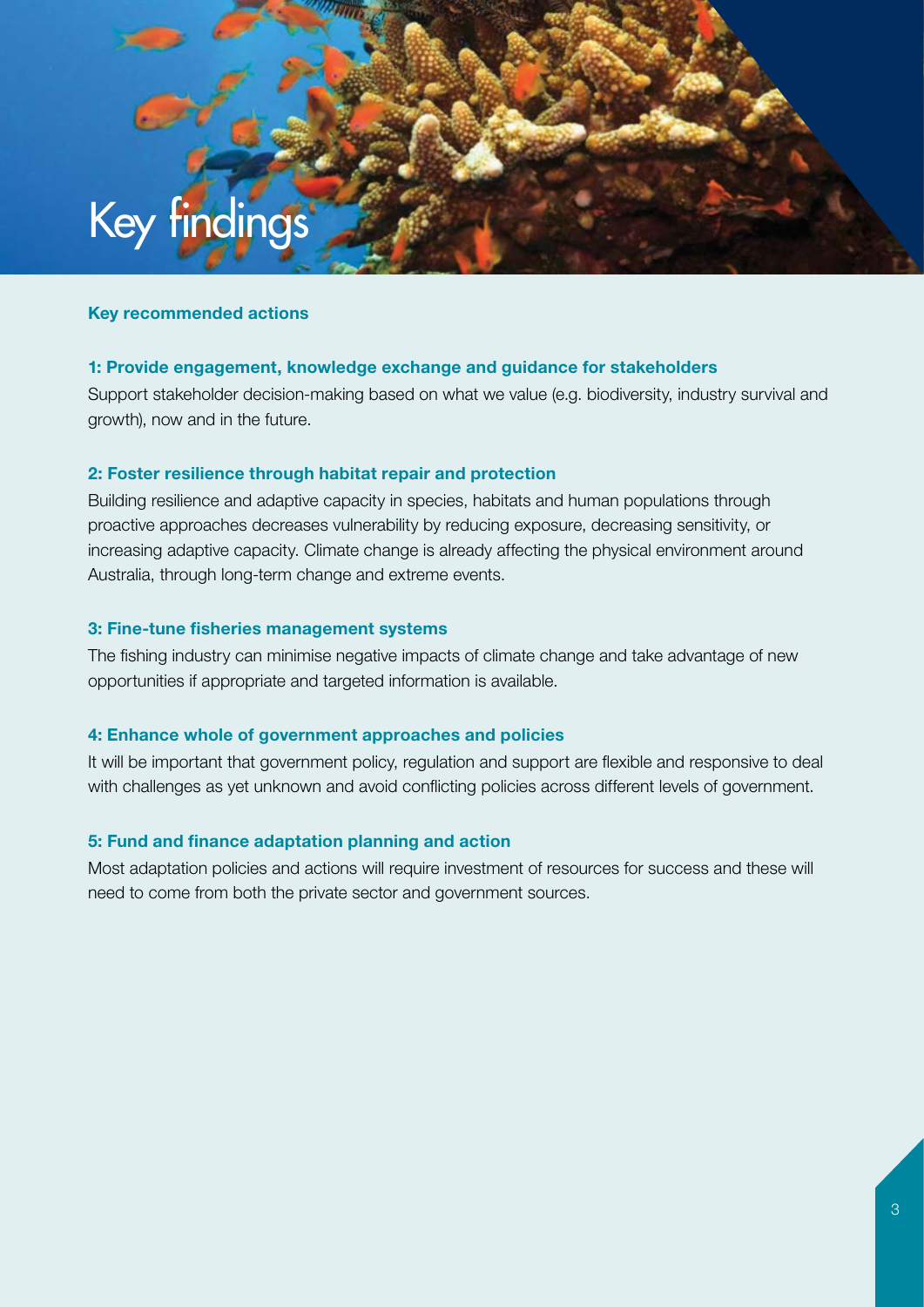## 1. Why we need to adapt

#### The climate and environmental context

Australia's 60 000 km coastline spans tropical waters from the Torres Strait in the north to cool temperate waters off Tasmania and the sub-Antarctic islands. Australia's exclusive economic zone covers more than 8.1 million km<sup>2</sup> (excluding the Australian Antarctic Territory). Its marine ecosystems are considered globally significant—in particular the World Heritage-listed Great Barrier Reef—because they support many rare, endemic and commercially important species.<sup>1</sup> However its waters, like its landmass, are nutrient poor making marine Australia a low productivity environment.8

Anthropogenic climate change is already apparent in marine Australia and will continue to have significant, ongoing impacts on marine species and habitats. Ocean warming is particularly rapid in south-eastern and south-western waters, which are considered global warming hotspots<sup>7</sup>, and is already leading to species range extensions.<sup>23</sup> Nearcoastal sea surface temperatures around Australia are typically expected to rise by 0.4 - 1.0  $\mathrm{^{\circ}C}$ by 2030 and as much as  $2 - 4$  °C by 2090 under a high emissions scenario (RCP8.5) compared to temperatures between 1986- 2005.4

Marine communities are affected by extreme climate events such as floods, marine heatwaves and tropical cyclones 10, and such events are projected to increase in frequency and/or intensity in the future. Increases in atmospheric carbon dioxide levels result in changes to ocean chemistry, notably uptake of CO<sub>2</sub> that lowers pH. This process of ocean acidification, while slow, will persist for centuries. Calcifying organisms, such as corals and some plankton, already show effects such as weaker skeletons and shells from declining pH with more dramatic changes projected for the future.<sup>5,16</sup>

#### Key risks

Even if greenhouse gas emissions are reduced, there will be sustained changes to marine environments. Climate change will have a range of direct effects on the physiology, fitness, and survival of marine species as well as indirect effects via habitat degradation and changes to ecosystems. Effects will differ across populations, species and ecosystems, with some impacts being complex and causing unexpected outcomes.

Climate change will also impact on people and communities that depend on marine species for food (e.g. fishing) or livelihoods (e.g. marine tourism). Inevitably, adapting to a new climate regime will require trade-offs between preservation of some biological assets and socioeconomic drivers.13 As a result of these changes, biological and human systems will not function as they have in the past.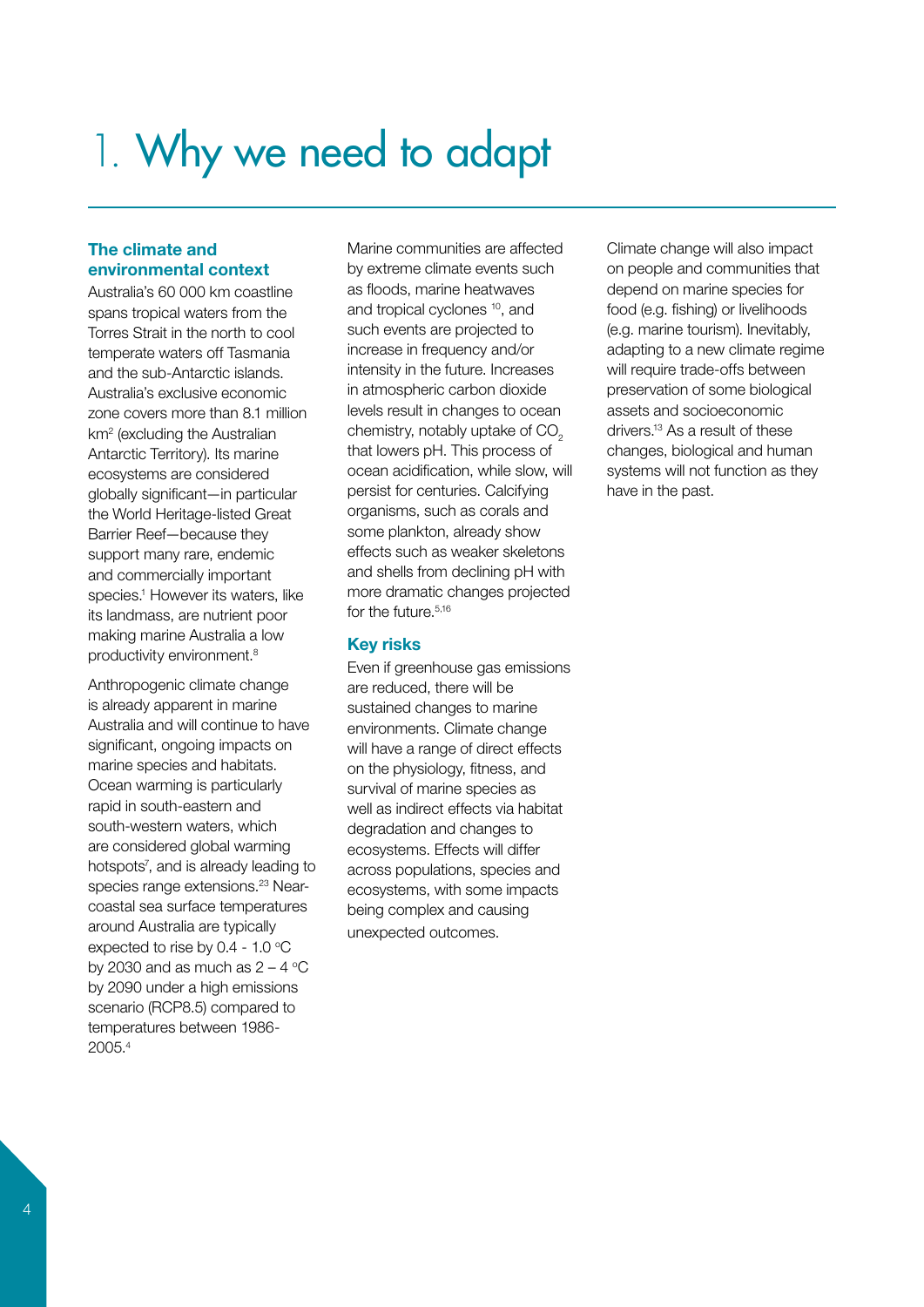### 2. The research base informing adaptation

#### The research base informing adaptation

Australia's oceans, marine biodiversity, and dependent industries (for example, fisheries and aquaculture) are already experiencing and responding to a changing and more variable climate.10,11,12,20 Marine systems are experiencing flow-on effects from climate through ecological and economic change at a more rapid rate compared to terrestrial systems.<sup>21</sup> Coastal systems, including estuaries are subject to multiple threats aside from climate change6,22, and repairing and improving estuarine management would deliver major benefits for fisheries.<sup>2</sup>

#### Impacts of climate change on marine systems

Impacts of climate change on Australian marine systems indicate widespread changes in many regions and throughout all levels of the food webs (Table 1). In south-east Australia for example, biological impacts include poleward range shifts of 50 per cent of intertidal invertebrates and more than 50 coastal fish species. Arrival in Tasmania of the habitat-modifying sub-tidal urchin *Centrostephanus rodgersii* exemplifies marine climate change in the region. Communitywide impacts are evidenced by changes in phytoplankton and zooplankton communities, recruitment in lobster populations, and availability of prey for small

pelagic fishes. Along the west coast of Australia, many seaweeds have also extended southwards, while a marine heatwave in 2011 dramatically changed the balance between algal and coral species across a number of locations. Experimental evidence from Australia's tropical reefs shows that ocean acidification will impact habitat quality, coral growth, and even fish behaviour, by the end of the century. The sensory abilities of juvenile reef fish are compromised at high  $CO<sub>2</sub>$  levels, which affects predator recognition and avoidance, and settlement in appropriate habitats.18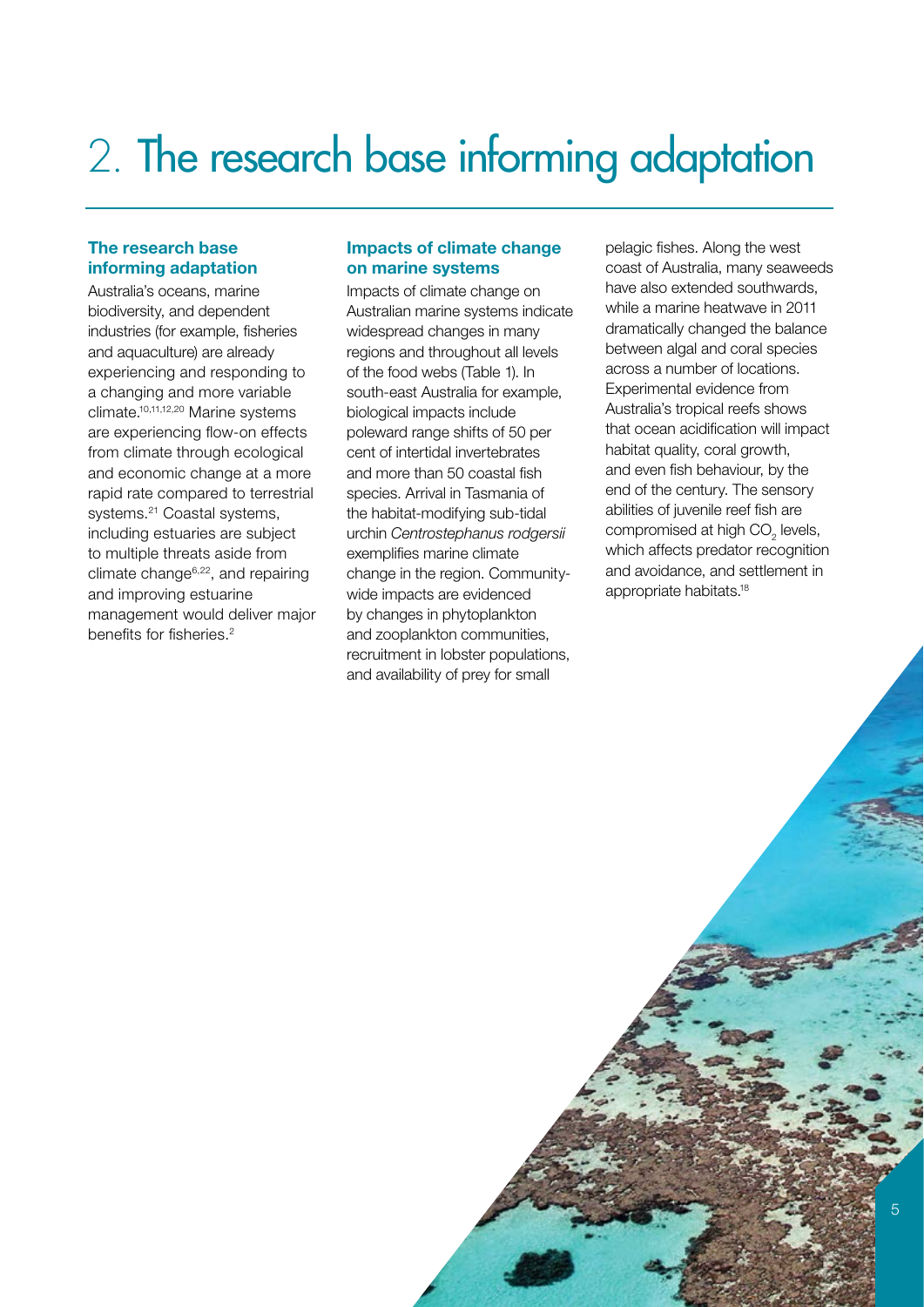Commercial marine fishing and aquaculture contribute more than \$2 billion annually to the Australian economy, and have great importance for coastal communities. Climate change presents significant challenges for Australia's seafood industries through direct changes and access to fisheries resources, as some commercial species move their range or disappear; and indirectly through habitat changes<sup>11</sup> and through disturbances from extreme events disrupting operations.10 The magnitude of future impacts, and whether marine ecosystems and fisheries can adapt, depends on the rate of change, the response of the marine system to climate change, and other drivers both social (e.g. markets, policy, governance and management) and ecological (e.g. habitat declines and pollution).

#### Identifying vulnerable species, habitats, communities, and dependent human systems

Vulnerability assessments in natural and human systems highlight the co-dependency of many marine ecological and social subsystems, with the vulnerabilities of both intrinsically linked (Figure 1). A number of vulnerability assessments, some using variations of Figure 1, identify the species, habitats, and communities that are at greatest risk.15,19,24 Examples of identified vulnerabilities are outlined in Table 1.

#### Potential adaptation options for marine biodiversity and dependent industries

The range of adaptation options will largely depend on the vulnerability of species and habitats. While some projected climate-related changes are within the historic range of variability experienced by marine species, the global rate of change is projected to exceed the exposure that has been experienced in the past.<sup>17</sup> Natural adaptation and resilience are unlikely to be sufficient to cope with projected changes and may require appropriate strategic conservation.12 The range of strategies to enhance resilience of marine ecosystems will vary over space and time depending on (i) the response of species, communities, and ecosystems to climate change, (ii) their current condition, (iii) trade-offs with other socioeconomic imperatives, and (iv) existing governance arrangements and management paradigms.12 Likely strategies include habitat protection and restoration, species translocation, predator control, and reduction of non-climate stressors such as over-fishing and pollution.



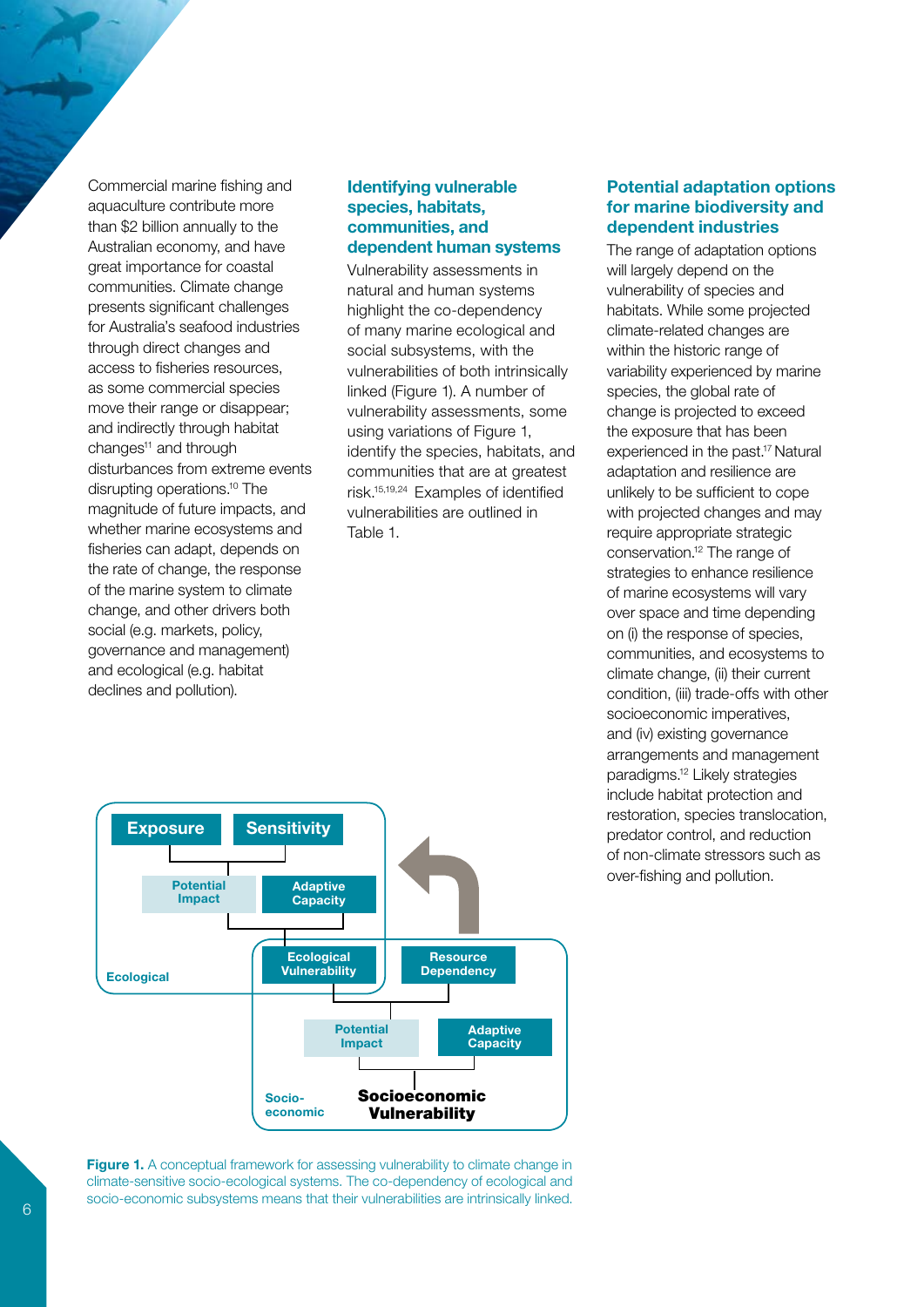#### Table 1: Key observed impacts of climate change in Australian marine ecosystems. Reproduced from Johnson and Holbrook.<sup>12</sup>

| <b>Observed impacts</b>                                                                                                            | <b>Locations of</b><br>documented impacts                                                                           | <b>Climate driver</b>                                                              | <b>Management to</b><br>support adaptation                                                                                               |
|------------------------------------------------------------------------------------------------------------------------------------|---------------------------------------------------------------------------------------------------------------------|------------------------------------------------------------------------------------|------------------------------------------------------------------------------------------------------------------------------------------|
| Giant kelp decline by up to<br>95%                                                                                                 | Eastern Tasmania                                                                                                    | Increasing ocean<br>temperature                                                    | Maintain ecosystem connectivity,<br>interventions to replant communities                                                                 |
| Changed structure of<br>nearshore zooplankton<br>communities                                                                       | Eastern Tasmania                                                                                                    | Increasing ocean<br>temperature                                                    | Maintain ecosystem connectivity                                                                                                          |
| Poleward range extension of<br>the long-spined sea urchin<br>causing habitat changes                                               | Eastern Tasmania                                                                                                    | Increasing ocean<br>temperature                                                    | Interventions to rehabilitate<br>degraded habitats, removal of<br>locally invasive species, artificial<br>habitats for displaced species |
| Poleward shifts of seaweed<br>species                                                                                              | SE Australia, SW Australia                                                                                          | Increasing ocean<br>temperature                                                    | Maintain ecosystem connectivity                                                                                                          |
| Reduced resilience of kelp to<br>disturbances at the northern<br>limit of their range                                              | <b>SW Australia</b>                                                                                                 | Increasing ocean<br>temperature                                                    | Maintain ecosystem connectivity,<br>reduce other stressors on kelp<br>communities                                                        |
| Range contraction of habitat<br>forming seaweed and<br>decline in habitat condition                                                | <b>SW Australia</b>                                                                                                 | Increasing ocean<br>temperature                                                    | Maintain ecosystem connectivity,<br>reduce other stressors on habitats<br>in decline                                                     |
| Tropicalisation of fish<br>communities                                                                                             | SW Australia, Tasmania                                                                                              | Increasing ocean<br>temperature                                                    | Maintain ecosystem connectivity                                                                                                          |
| Decline of 11.4% in coral<br>calcification since 1990                                                                              | Great Barrier Reef, northeast<br>Australia                                                                          | Ocean acidification<br>and increasing ocean<br>temperature                         | Maintain ecosystem connectivity                                                                                                          |
| Declines in fish diversity<br>after climate related<br>habitat disturbances (coral<br>bleaching and storms)                        | Great Barrier Reef, northeast<br>Australia                                                                          | Marine heat waves and<br>more intense storms                                       | Maintain ecosystem connectivity,<br>reduce other stressors on affected<br>fish populations during recovery                               |
| Reduced adult foraging and<br>chick provisioning of some<br>species of tropical seabirds                                           | Great Barrier Reef, northeast<br>Australia                                                                          | Marine heat waves and<br>more intense storms                                       | Reduce other stressors on tropical<br>seabird populations and breeding<br>activities                                                     |
| Loss of primary seabird<br>nesting islands                                                                                         | Great Barrier Reef, northeast<br>Australia                                                                          | Altered rainfall patterns<br>and more intense<br>storms (future sea-level<br>rise) | Reduce other stressors on seabird<br>nesting islands, rehabilitate<br>degraded islands, provide artificial<br>nesting sites              |
| Declines in coral cover from<br>28% to 14% since 1985                                                                              | Great Barrier Reef, northeast<br>Australia                                                                          | Marine heat waves and<br>more intense storms<br>(and crown-of-thorn<br>starfish)   | Maintain ecosystem connectivity,<br>reduce other stressors on coral<br>reefs                                                             |
| Declines in seagrass<br>meadows since 2009 with<br>94% of sites surveyed<br>classified as being "poor" or<br>"very poor" condition | Great Barrier Reef, northeast<br>Australia                                                                          | Extreme rainfall events<br>and more intense<br>storms                              | Maintain ecosystem connectivity,<br>reduce other stressors on seagrass<br>meadow, rehabilitate severely<br>degraded habitats             |
| Reduced coralline algae<br>biomass and recruitment                                                                                 | Temperate and tropical<br>Australian reefs                                                                          | Ocean acidification                                                                | Maintain ecosystem connectivity                                                                                                          |
| Reduced calcification of<br>benthic invertebrates                                                                                  | Experimental - projected<br>Australia-wide                                                                          | Ocean acidification                                                                | Maintain ecosystem connectivity,<br>reduce other stressors on benthic<br>invertebrates                                                   |
| Coral bleaching and<br>mortality, and resultant<br>habitat declines                                                                | Great Barrier Reef, northeast<br>Australia, Ningaloo Reef,<br>northwest Australia, Torres<br>Strait, northern point | Marine heat waves                                                                  | Maintain ecosystem connectivity,<br>reduce other stressors on coral<br>reefs                                                             |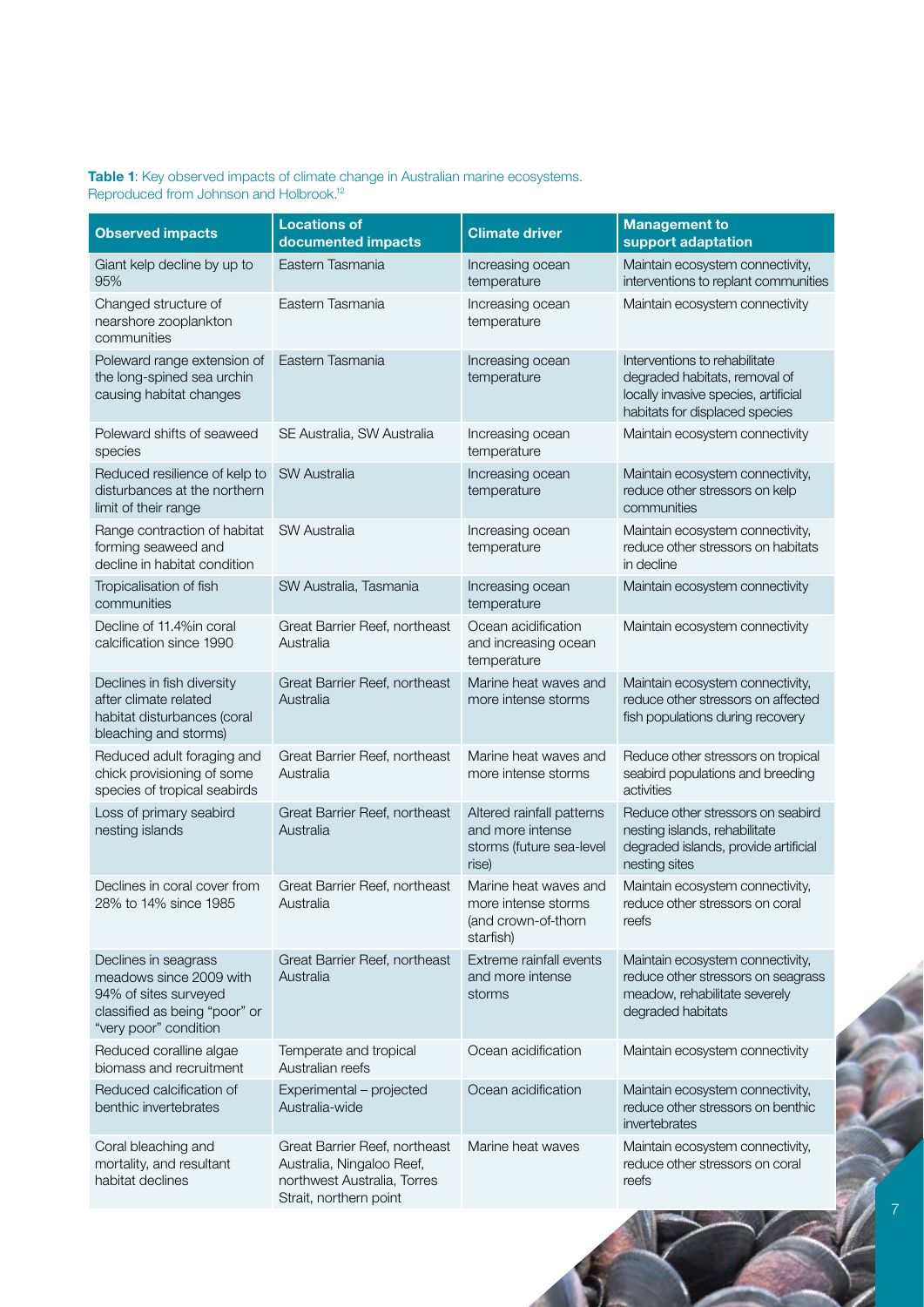There are new methods to develop, evaluate and prioritize adaptation options for some iconic marine species, such as seabirds, marine mammals, and sea turtles.<sup>9</sup> Some adaptation options are being tested on representative populations, and these will support a process of learning about adaptation by managers and scientists. For instance, developing options for seabirds and marine mammals in southern Australia is empowering managers to begin to test these in the field.<sup>9</sup> In parallel, research is also investigating the evolutionary capacity for adaptation in a range of marine species.17 Together, understanding of the success of both directed options and the capacity for autonomous rates of change will form the basis for future decision making for managing marine biodiversity under climate change.

The adaptation options and pathways are critical to the future sustainability of marine resources. Seafood industries will need to consider strategies that are both autonomous (e.g. fish moving to cooler waters) and planned (e.g. factoring climate impacts into stock assessments). Deliberate adaptation that seeks to avoid possible maladaptation needs to consider: (i) which species, communities or ecosystems are most vulnerable to climate change; (ii) the likelihood of climate-related ecological changes affecting dependent industries; and (iii) planned adaptations that support effective response to future changes.<sup>11</sup>

The future will depend on the seafood industry's capacity to identify and apply effective adaptation strategies for longterm viability and sustainability. Effective adaptation responses require knowledge of expected long-term changes in species distributions, improved weather and seasonal climate forecasts and their influence on focal species, and better understanding of species tolerances.3 Models can be used to help predict trends and set priorities; however, these need to be based on the best available science and data, and to include fisheries, environmental, socioeconomic and political layers to support management actions for adaptation.<sup>13</sup>

From a climate adaptation perspective, Creighton et al.3 generated a checklist of 13 elements to assess and steer progress towards improving marine policy and management (Table 2). These elements are grouped in three broad areas: preconditioning; future proofing; and transformational changes and opportunities. Arising from these elements is a suite of priority strategies that provide guidance for marine managers, policy practitioners, and stakeholders as they prepare for a future under climate change.3 Regions where warming is most rapid will be among those to experience impacts first, will need to develop early responses to these impacts, and can provide a guide for management elsewhere.<sup>7</sup>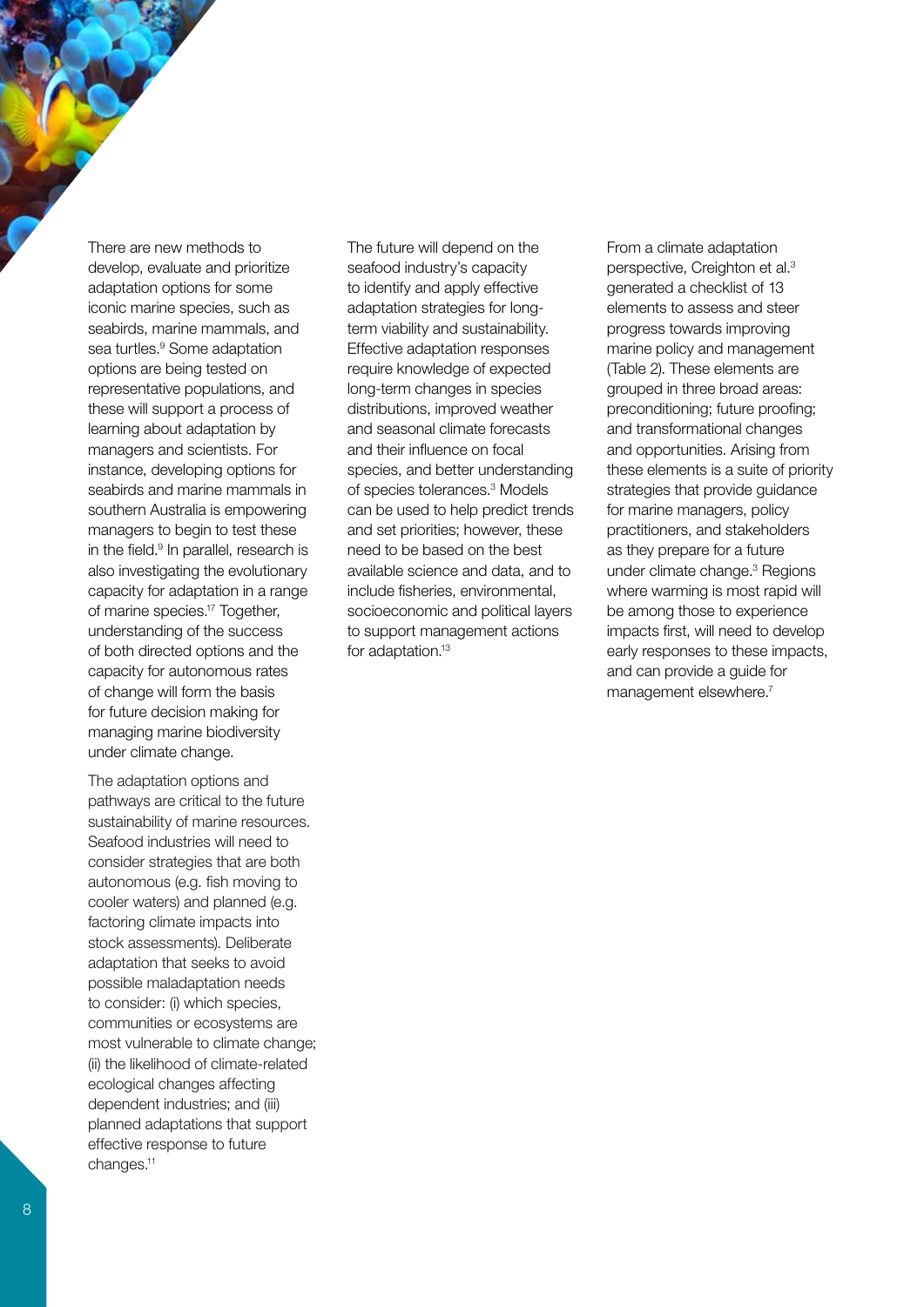Table 2. Summary of the elements for guiding and assessing marine policy and management change, in each of three phases. These high level elements can inform development of specific policies and goals within the diverse marine sectors.<sup>3</sup>

| <b>Phase</b>                             | <b>Element</b>                                                                                                                                        |  |  |
|------------------------------------------|-------------------------------------------------------------------------------------------------------------------------------------------------------|--|--|
| Preconditioning                          | • Policy and management need to respond to changing social-ecological conditions, so<br>interventions must be flexible and adaptive                   |  |  |
|                                          | Action for climate adaptation must be a part of larger social and economic adaptations to<br>changing circumstances                                   |  |  |
|                                          | Climate policy should be implemented as part of integrative, multi-objective<br>policy and management                                                 |  |  |
|                                          | In responding through management intervention to changing social-ecological system<br>interactions, it is essential to climate influences             |  |  |
| Future proofing                          | Fostering resilient healthy ecosystems is an imperative for policy and management                                                                     |  |  |
|                                          | Policy and management must address spatial and temporal scales that match the values<br>and issues of concern                                         |  |  |
|                                          | Catchment management is essential for positive marine outcomes                                                                                        |  |  |
|                                          | In responding to threatening processes, it is essential to ensure ecosystem integrity                                                                 |  |  |
|                                          | In protecting key species, site- and species-specific strategies are essential                                                                        |  |  |
| <b>Transformation</b><br>and opportunity | Changes brought about by a changing climate must be assessed for<br>beneficial opportunities                                                          |  |  |
|                                          | In responding to increased climate variability and change, a transition towards flexible<br>total stock or population management systems is essential |  |  |
|                                          | Policy and management must take advantage of the key role marine ecosystems can<br>have in carbon sequestration                                       |  |  |
|                                          | Carbon sequestration in marine systems is best done as part of a<br>multi-objective approach                                                          |  |  |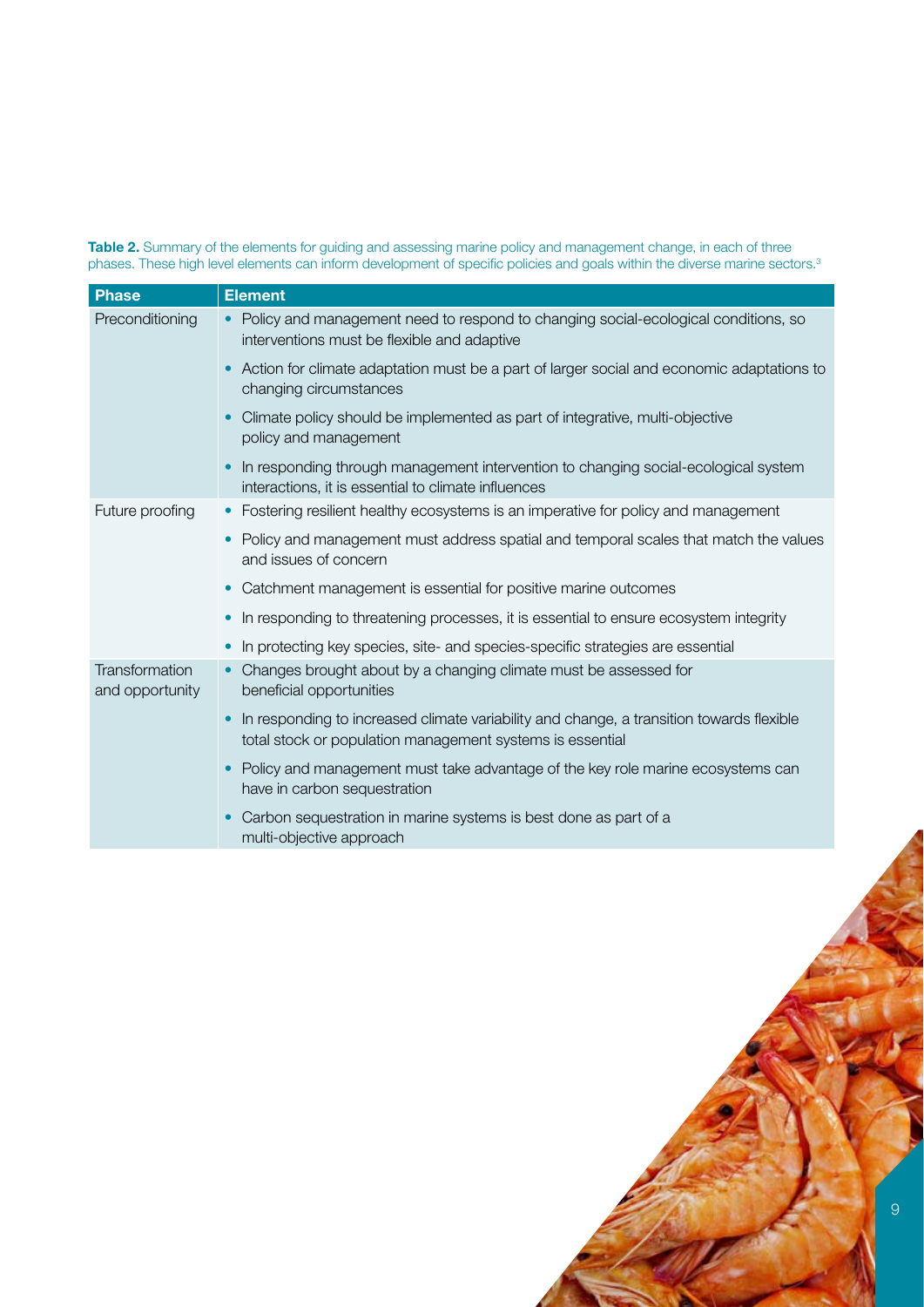# 3. Evidence-based policy implications

To continue to derive myriad benefits from the oceans, the rate of adaptation in human systems needs to at least keep pace with the rate of ecological change.

#### ADAPTATION ACTION 1:

#### Provide guidance and engagement and knowledge exchange opportunities for stakeholders

This challenge is not unique to adaptation, but is important given the significant risks from climate change and the possible need for transformational change.

Marine ecosystems will change and adapt in response to changing environmental conditions. Stakeholders need to decide what we value (e.g. biodiversity, industry survival and growth), now and in the future. Polarisation of views tends to be underscored by a lack of knowledge, so improved decision-making processes will be enabled by greater knowledge sharing. There is also considerable private investment needed for some adaptation options and so it is important these stakeholders understand what the science is saying, what options are available, and the costs and benefits of different adaptation options.

Stakeholders are actively seeking help and support to make pragmatic decisions in an environment of a shrinking network of engagement and outreach – particularly government supported services. Identified knowledge needs include translation of complex science to advice for end-users, summaries from trusted sources to help engage senior management and

mechanisms for dealing with information gaps. There is a clear need for messaging around what different futures for ecosystems will look like. There is a need for support on how to use new knowledge in decision-making.

#### ADAPTATION ACTION 2: Foster resilience through habitat repair and protection

Building resilience and adaptive capacity in species, habitats and human populations experiencing marine climate related vulnerabilities is important.

Developing adaptation strategies to decrease vulnerability by reducing exposure, decreasing sensitivity, or increasing adaptive capacity in the face of climate change risk should be priorities for researchers and decision makers. Approaches that are proactive rather than reactive are likely to be more cost effective and work better in the long term. There is a need to understand any limitations associated with this form of adaptation, and how to build pathways of action.

Plans for habitat repair and protection might also consider other co-benefits. For example, will protection of a particular area provide productivity gains elsewhere?

Monitoring will be a critical element to ensure habitat repair and protection is building resilience. The difficulty is to determine who should be responsible for monitoring and how it should be carried out. Key questions to help guide both repair and protection activities and monitoring will need to be considered, including:

- What threshold of change leads to species and ecosystem disruption?
- What is the rate of change that marine systems can handle without intervention?
- Can building resilience to climate extremes support longterm resilience?
- How should conservation managers and planners modify their practices to reduce or manage climate change risks and enhance adaptation options?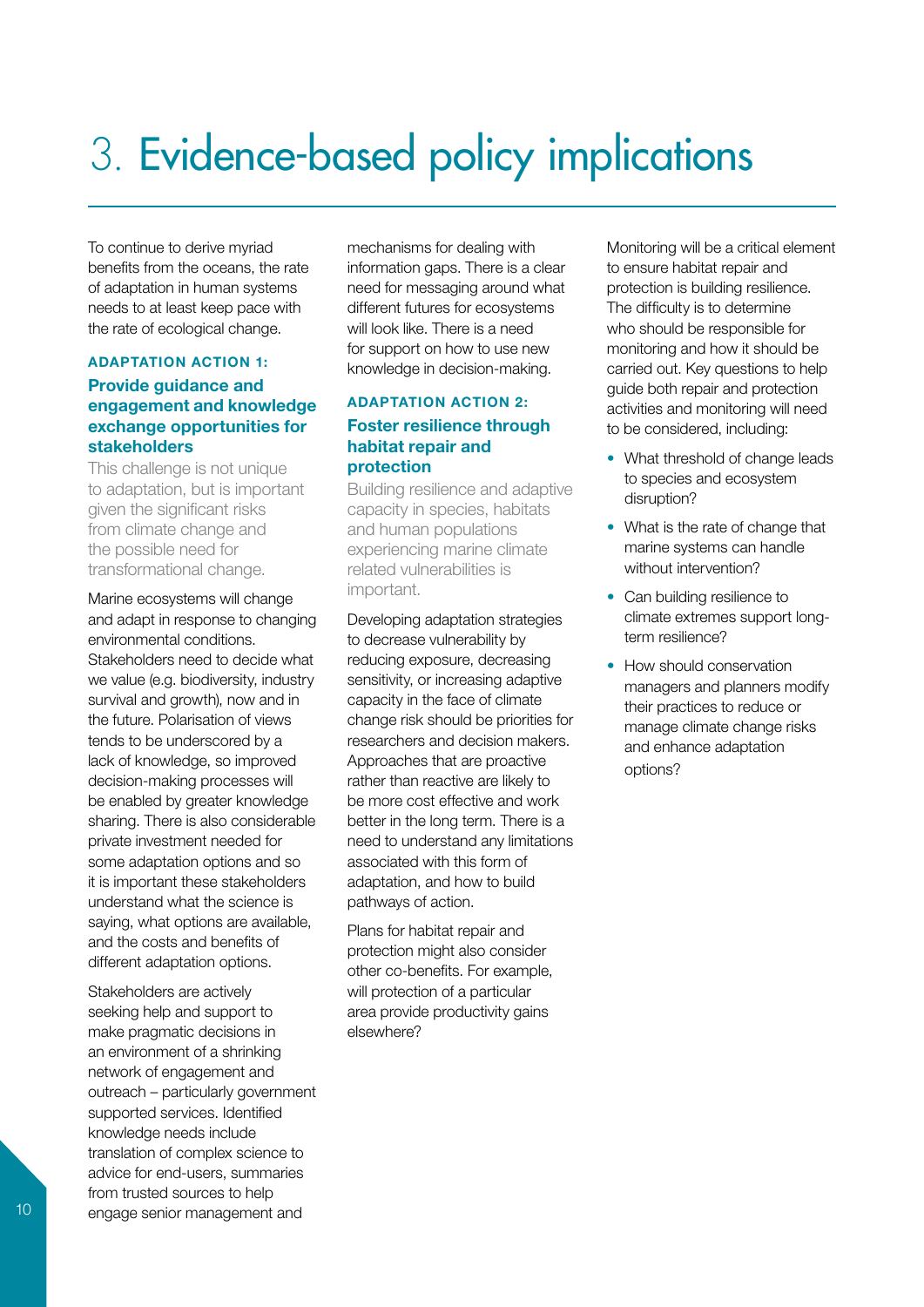#### ADAPTATION ACTION 3: Fine-tune fisheries management systems

The fishing industry faces a number of challenges with a changing climate. Commercially valuable species are likely to move into new waters, or deeper waters. The fishing industry can minimise negative impacts and take advantage of new opportunities if appropriate and targeted information is available.

Where some fisheries are advantaged by new species or the increased abundance of species there will be opportunities to improve production or open new markets. Local businesses and industry bodies will need to decide if the there is value in investing in new production. For example, could Sydney Rock Oysters be put into production in Tasmania? The oysters have a long growth time. and have never been grown in Tasmania before but there is likely to be a low risk in bringing them into production. The capacity to change harvesting techniques, infrastructure and market reception will be a significant factor in determining the success of new commercial fisheries.

For wild catch species, changes to fish communities may raise jurisdiction issues and change access to cooperatively managed resources.

Responding to changes in fisheries is likely to result in problems to supply chains and markets, and these need to be considered when developing effective response plans.

#### ADAPTATION ACTION 4: Enhance whole of government approaches and policies

While we have good science to help understand future challenges and opportunities there remain many others that we don't yet know about. In this environment, it will be important that government policy, regulation and support are flexible and responsive. A first important step is likely to be clarification of roles and responsibilities.

There is also often conflicting policy at different levels. Ideally, holistic approaches to managing coastal and marine resources would eliminate some of this. The coastal zone is difficult to manage because of multiple land managers, industries and fixed or unfixed boundaries of responsibility. The goal is to develop and implement decisions and policies for both land-based and marine climate change adaptation that are mutually supportive rather than counterproductive. The need for continual and wide engagement with all stakeholders is paramount.

There is a perception among the stakeholders who helped develop this Summary, that government roles have become purely regulatory rather than providing education and extension services.

#### ADAPTATION ACTION 5: Funding and financing adaptation planning and action

Most adaptation policies and actions will require investment of resources for success. Some of the investment will be needed from the private sector, while some is most likely to come from governments. There is a need to consider this early, and to establish partnerships and mechanisms to obtain finance. Ultimately this will require engagement and collaboration with different stakeholders.

Funding for protection and repair of habitat tends to compete with more powerful bodies for funding. For example, investment in infrastructure and technology is usually prioritised over issues considered to be environmental. It will be important to understand the economic value of investing in adaptation for both land and marine environments in order to support industry, community well-being and the environment. Consideration of multiple benefits (e.g. storm surge reduction, carbon mitigation) is important, and will be useful when seeking finance or funding.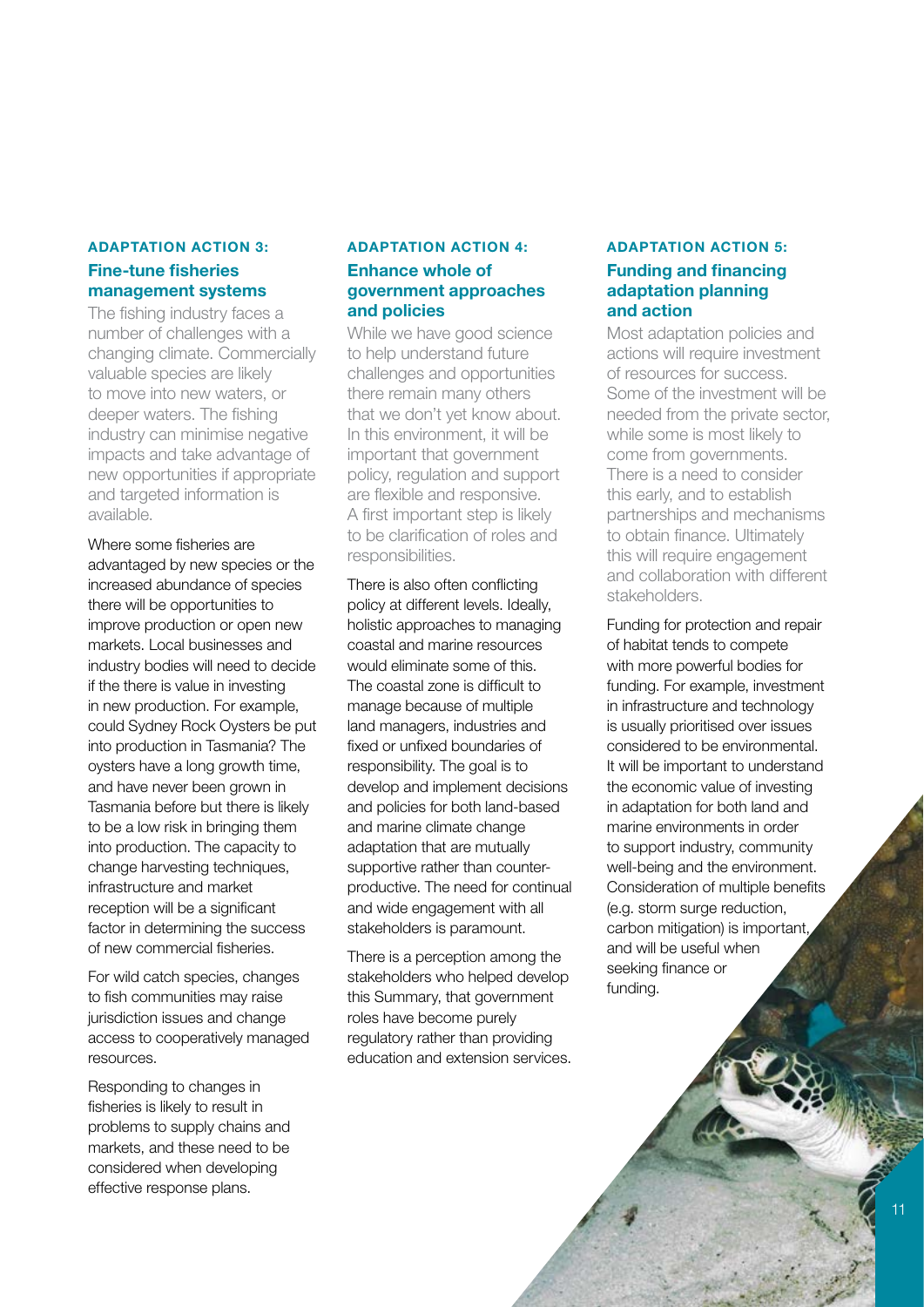### 4. Key information and references

#### Key reviews are marked with an asterisk\*

- 1. Bennett S. (2015) The 'Great Southern Reef': social, ecological and economic value of Australia's neglected kelp forests. Marine and Freshwater Research 67, 47-56.
- 2. Creighton C. et al. (2015a) Repairing Australia's estuaries for improved fisheries production: what benefits, at what cost? Marine and Freshwater Research 66, 493-507.
- 3. Creighton C. et al. (2015b) Adapting management of marine environments to a changing climate: a checklist to guide reform and assess progress. Ecosystems 19, 187.\*
- 4. CSIRO and Bureau of Meteorology (2015) Climate Change in Australia: Information for Australia's Natural Resource Management Regions: Technical Report. (CSIRO and Bureau of Meteorology, Australia).
- 5. Foster T. et al. (2016) Ocean acidification causes structural deformities in juvenile coral skeletons. Science Advances 2, e1501130.
- 6. Hadwen W.L. et al. (2011) Climate change responses and adaptation pathways in Australian coastal ecosystems: Synthesis report (National Climate Change Adaptation Research Facility, Gold Coast).
- 7. Hobday A.J. and Pecl G.T. (2014) Identification of global marine hotspots: sentinels for change and vanguards for adaptation action. Reviews in Fish Biology and Fisheries 24, 415-425.
- 8. Hobday A.J. and McDonald J. (2014) Environmental Issues in Australia. Annual Review of Environment and Resources 39, 16.1–16.28.
- **9.** Hobday A.J. et al. (2015) Prioritizing climate change adaptation options for iconic marine species. Biodiversity and Conservation 24, 3449-3468.
- 10. Hodgkinson J.A. et al. (2014) Climate adaptation in Australia's resource-extraction industries: ready or not? Regional Environmental Change 14, 1663-1678.
- 11. Holbrook N.J. and Johnson J.E. (2014) Climate change impacts and adaptation of commercial marine fisheries in Australia: a review of the science. Climatic Change 124, 703.\*
- 12. Johnson J.E. and Holbrook N.J. (2014) Adaptation of Australia's Marine Ecosystems to Climate Change: Using Science to Inform Conservation Management. International Journal of Ecology, 2014 (2014), Article ID 140354, 12 pp. [http://dx.doi.](http://dx.doi.org/10.1155/2014/140354) [org/10.1155/2014/140354](http://dx.doi.org/10.1155/2014/140354). \*
- 13. Koehn J.D. et al. (2011) Climate change and Australian marine and freshwater environments, fishes and fisheries: synthesis and options for adaptation. Marine and Freshwater Research 62, 1148-1164.
- 14. Marshall N.A. et al. (2013) Vulnerability of marine resource users to extreme weather events. Ecosystems 16, 797-809.
- 15. Metcalf S.J. et al. (2015) Measuring the vulnerability of marine socio-ecological systems: A prerequisite for the identification of climate change adaptations. Ecology and Society 20.
- 16. Muller M.N. et al. (2015) Differing responses of three Southern Ocean Emiliania huxleyi ecotypes to changing seawater carbonate chemistry. Marine Ecology Progress Series 531, 81-90.
- 17. Munday P.L. et al. (2013) Predicting evolutionary responses to climate change in the sea. Ecology Letters 16, 1488-1500.
- 18. Nilsson G.E. et al. (2012) Near-future carbon dioxide levels alter fish behaviour by interfering with neurotransmitter function. Nature Climate Change 2, 201–204.
- 19. Pecl G.T. et al. (2014) Rapid assessment of fisheries species sensitivity to climate change. Climatic Change 127, 505.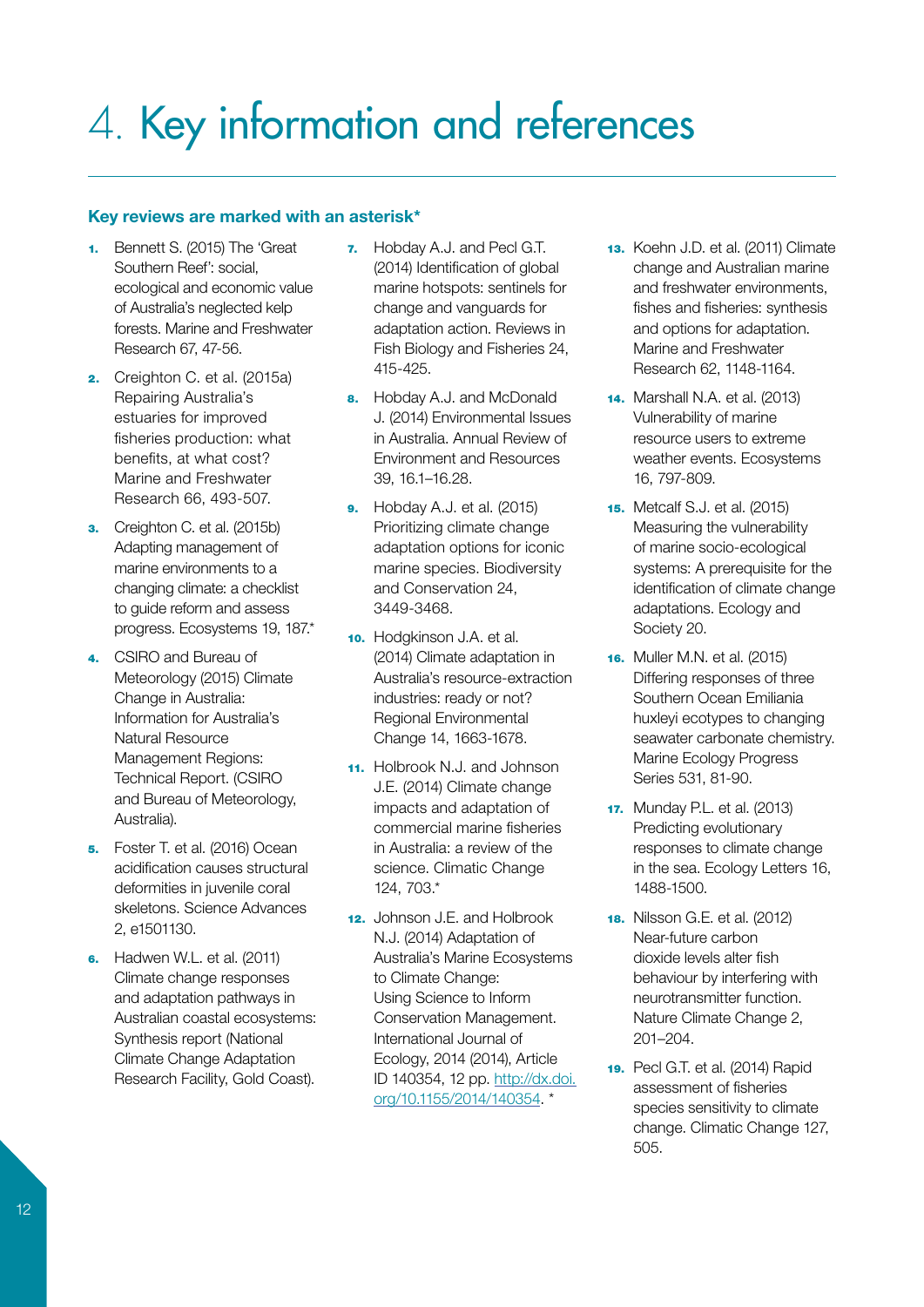- 20. Poloczanska E.S. et al. (Eds.) (2012) Marine Climate Change Impacts and Adaptation Report Card for Australia 2012, [https://www.csiro.au/](https://www.csiro.au/en/Research/OandA/Areas/Assessing-our-climate/Climate-adaptation-research/Marine-Report-Card) [en/Research/OandA/Areas/](https://www.csiro.au/en/Research/OandA/Areas/Assessing-our-climate/Climate-adaptation-research/Marine-Report-Card) [Assessing-our-climate/](https://www.csiro.au/en/Research/OandA/Areas/Assessing-our-climate/Climate-adaptation-research/Marine-Report-Card) [Climate-adaptation-research/](https://www.csiro.au/en/Research/OandA/Areas/Assessing-our-climate/Climate-adaptation-research/Marine-Report-Card) [Marine-Report-Card](https://www.csiro.au/en/Research/OandA/Areas/Assessing-our-climate/Climate-adaptation-research/Marine-Report-Card)  (accessed 30 June 2017).
- 21. Poloczanska E.S. et al. (2013) Global imprint of climate change on marine life. Nature Climate Change 3, 919–925.
- 22. Sheaves M. et al. (2014) Climate Change Adaptation Strategies to Support Australia's Estuarine and Coastal Marine Ecosystems (Fisheries Research and Development Corporation, Canberra Australia).
- **23.** Sunday J.M. et al. (2015) Species traits and climate velocity explain geographic range shifts in an oceanwarming hotspot. Ecology Letters 18, 944-953.
- 24. van Putten I. et al. (2014) Fishing for the impacts of climate change in the marine sector: a case study. International Journal of Climate Change Strategies and Management 6, 421-441.

The Indian !